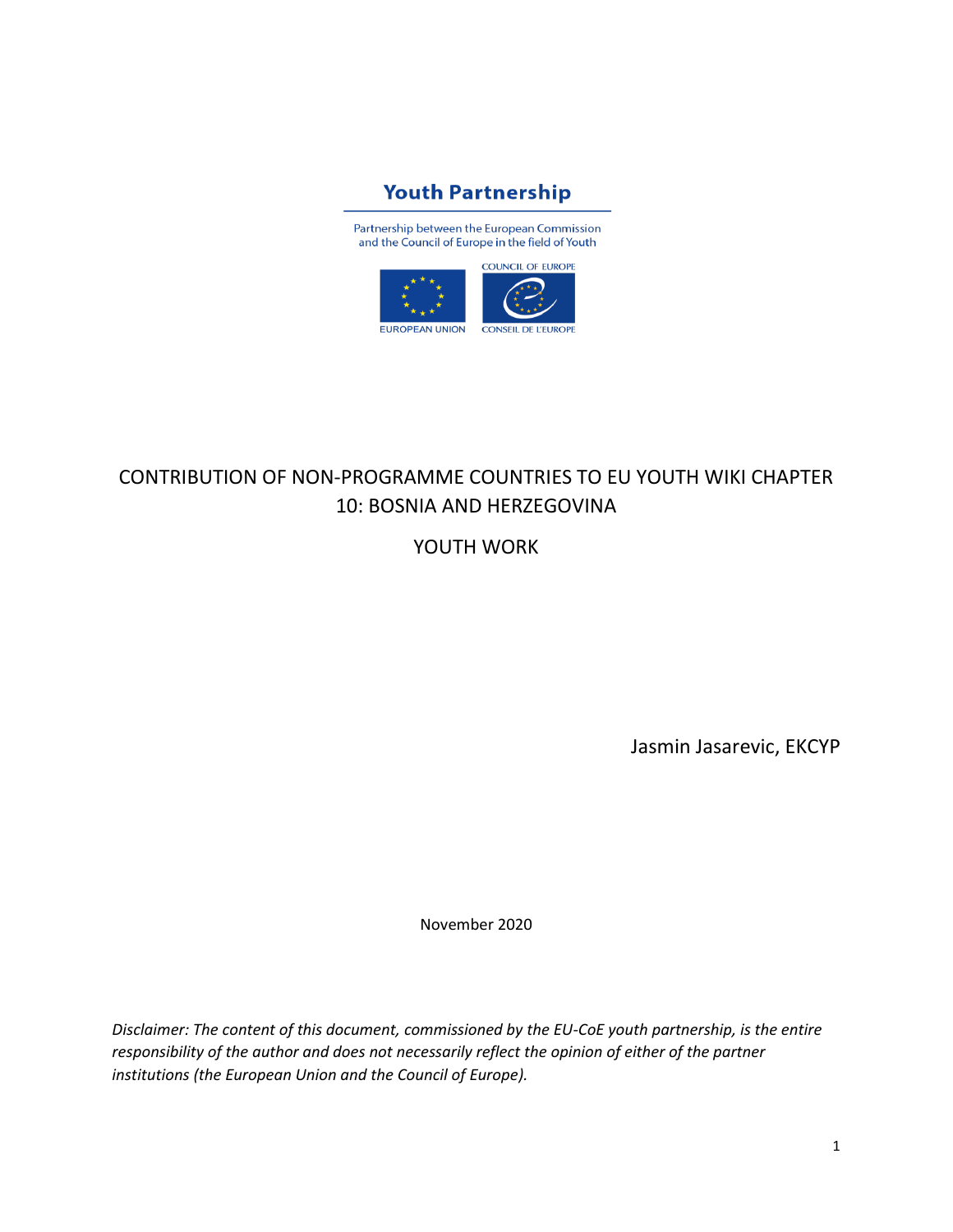# **Contents**

| 10.6 Recognition and validation of skills acquired through youth work |  |
|-----------------------------------------------------------------------|--|
|                                                                       |  |
|                                                                       |  |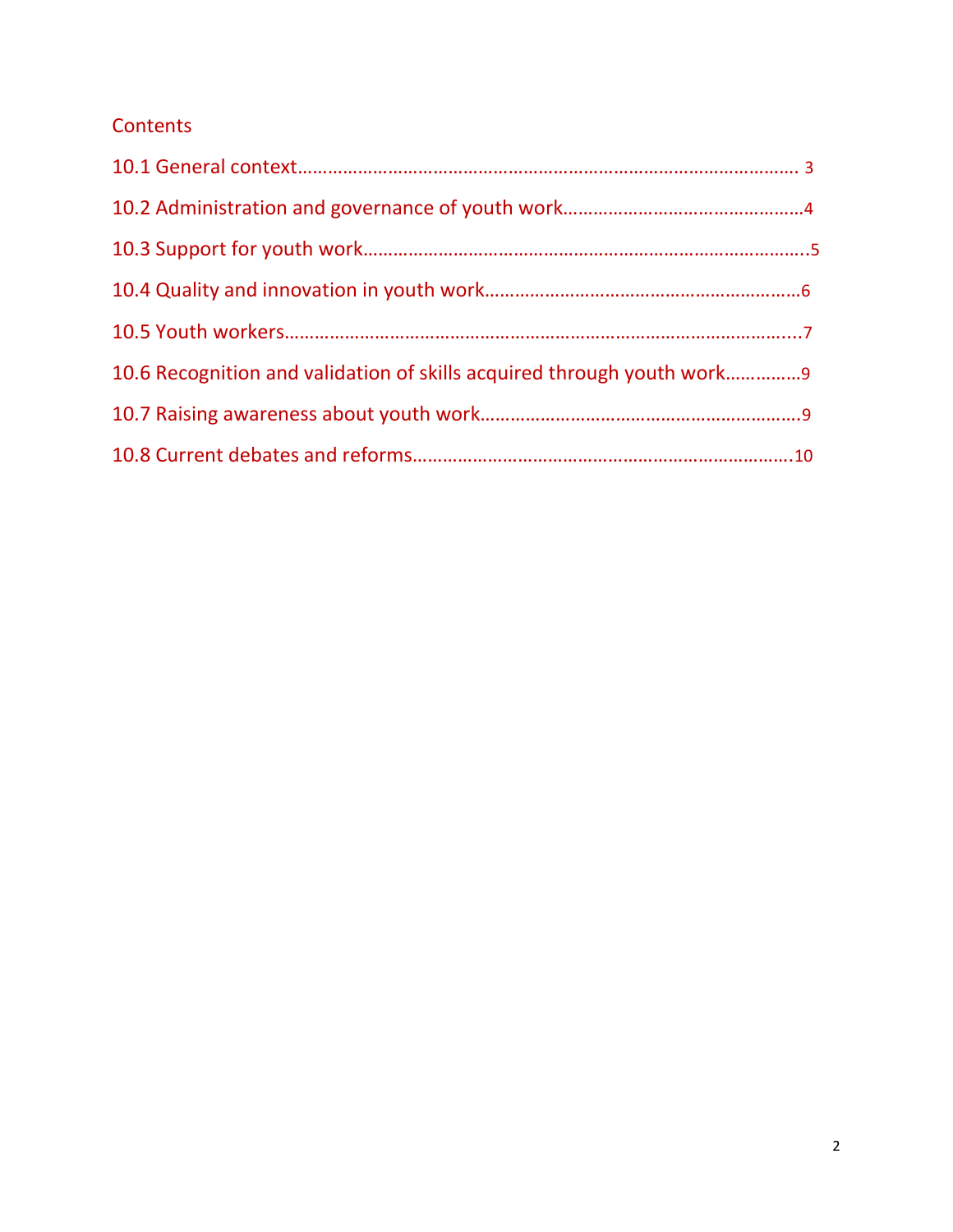# 10.1 General context

#### **Historical developments**

Working with young people in Bosnia and Herzegovina is not a new phenomenon. During the existence of Yugoslavia, there were various youth organisations, such as Pioneers, Scouts, the League of Communist Youth of Yugoslavia and others. The main purpose of the above-mentioned organisations was to promote Yugoslav patriotism, volunteerism, brotherhood and unity, collective action and uniformity, which were the basic values promoted by political structures.

After the fall of socialism and the war in Bosnia and Herzegovina (1992-1995), it was necessary to start rebuilding the infrastructure, the economy, various institutions, and also interethnic relations in Bosnia and Herzegovina. During the war in Bosnia and Herzegovina, ethnically homogeneous territories were created, and there was almost no communication between people of different ethnicities in Bosnia and Herzegovina. Realising this, progressive young people, with the help of the international community in the form of funds and various types of training, after the war decided to organise and contribute to the re-establishment of inter-ethnic ties damaged by the war. In this way, formal and informal youth groups take on the role of peacekeepers, and contribute to the reconciliation process in Bosnia and Herzegovina making youth work a peacebuilding process too, amongst others.

After the war (1992-1995), it was necessary to reconstruct the infrastructure, institutions, economy and everything else necessary for the functioning of the state. Recognising this, young people in the late 1990s began various forms of self-organisation, trying to respond to the needs of their peers in their communities, and thus contribute to both development of their communities and improvement of the status of the youth in them. The need for youth participation in the development of local communities and Bosnia and Herzegovina as a whole is recognised by the international community, which – through donor funds and organising various trainings for youth workers – helps develop organised youth work according to the "Western" model, but respecting the needs of young people in Bosnia and Herzegovina.

Activities in which young people could get involved at that time covered various areas of interest to them, from music, theatre, travel, ecology, culture, sports to various seminars, and trainings needed by young people to become agents of change in their communities. Through these activities, youth workers tried to influence the value system of young people, and help them overcome any prejudices they had.

The political elites of the time saw youth as a problem, not as a resource. There was high unemployment among young people, the memories of war have not disappeared yet, and there is a noticeable tendency for young people to turn to ethnonationalism and other destructive behaviours.

Youth organisations in Bosnia and Herzegovina at that time dealt with a wide range of topics, such as peace building, social justice, human rights, social inclusion of young people and more. However, they have one goal in common, and that is to improve the status of young people in Bosnian society. They are no longer under the direct influence of the state apparatus, but act at their own discretion, and try to recognise and respond to the needs of young people in the communities where they operate.

It is not possible to find out the number of organisations dealing with youth work in Bosnia and Herzegovina at that time, nor the exact number of youth workers who engaged in this profession on a daily basis as volunteers or are employees of youth organisations. This is partly due to the fact that there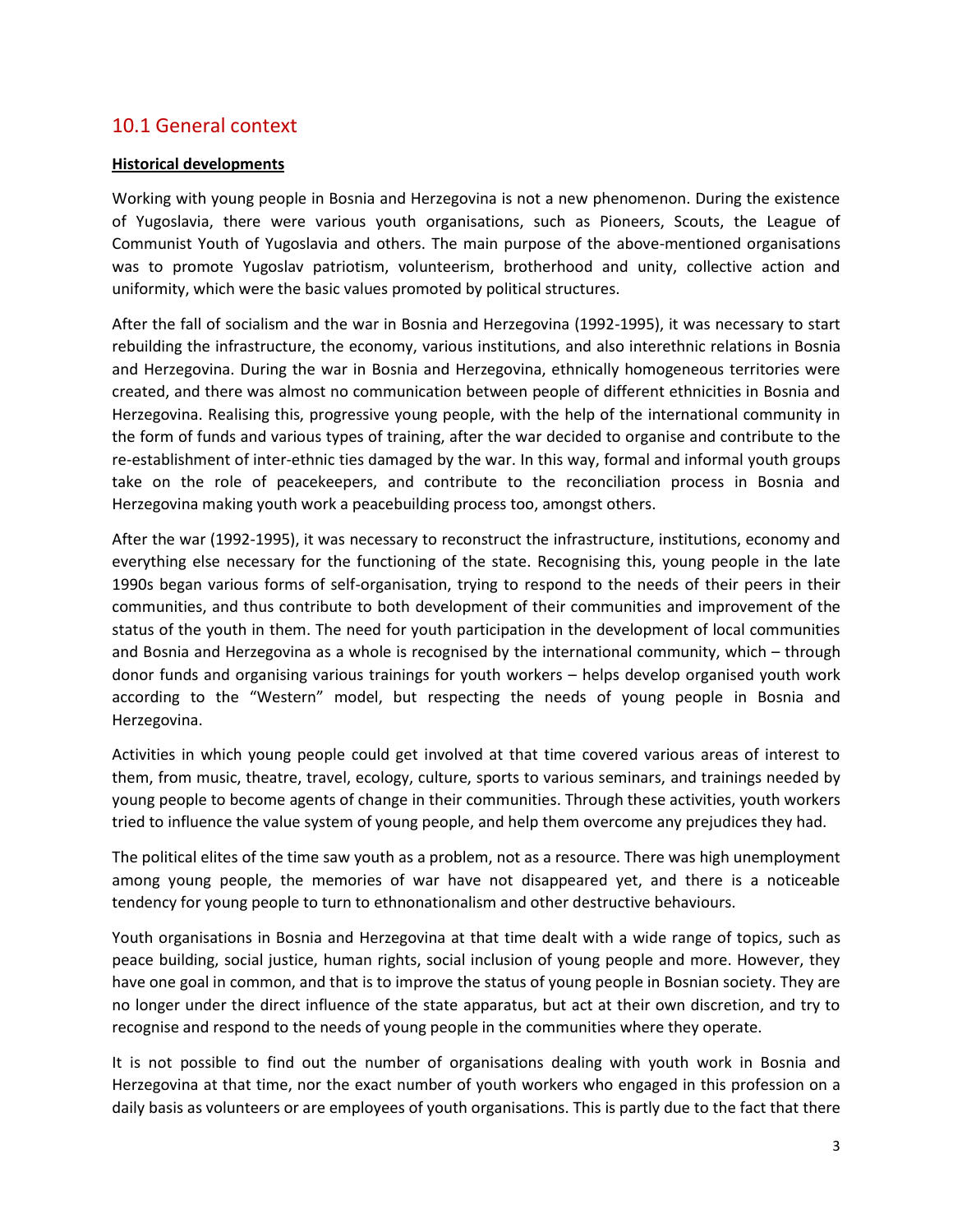is no generally accepted definition of youth work and youth worker in the country, while the competence framework for validation is also lacking.

Some of the most noticeable organisations that pioneered youth work at that time were the PRONI Centre for youth development, Helsinki Citizens Assembly, and the South-East European Youth Network. During the first half of 2000, the number of youth organisations in Bosnia and Herzegovina grew, for example the Institute for Youth Development KULT, IPAK – Youth Build the Future, the Centre for Peacebuilding, Perpetuum Mobile, Youth Information Agency, etc. were founded.

All these organisations are dedicated to youth work, and through non-formal education they work on issues of peace building, social inclusion of young people, personal development of young people, and using young people as a resource in their work on the development of local communities and Bosnia and Herzegovina as a whole.

In more recent times, youth work also gains the dimension of wide response to many issues that youth from Bosnia and Herzegovina is dealing with, from unemployment and migration to violent extremism and radicalism, applying non-formal education models used in youth work to a range of issues and helping young people.

#### **National definition or understanding of youth work**

Youth work in Bosnia and Herzegovina, at the national level, has not been defined.

At the regional (the entities and the Brcko District of Bosnia and Herzegovina) level, youth work or working with youth is defined differently at each level.

In the Federation [of Bosnia and Herzegovina](https://www.google.com/url?sa=t&rct=j&q=&esrc=s&source=web&cd=&ved=2ahUKEwj6uYvmmIXtAhXI-yoKHSw1DT0QFjABegQIAhAC&url=https%3A%2F%2Fwww.vijecemladih.ba%2Fwp-content%2Fuploads%2F2016%2F12%2FZakon-o-mladima.pdf&usg=AOvVaw2exU07uhZI50v75_M-S1AV) Law on youth, Article 4 – Definitions it is stated that: "Working with youth means planned, purposeful and conscious youth support through youth voluntary participation."

The Republika Srpska [Law on youth organisations](https://www.google.com/url?sa=t&rct=j&q=&esrc=s&source=web&cd=&ved=2ahUKEwij8eWFmoXtAhXl-ioKHTaiAJEQFjAAegQIAhAC&url=https%3A%2F%2Fwww.vladars.net%2Feng%2Fvlada%2Fministries%2FMFYS%2FDocuments%2FLaw%2520on%2520youth%2520organization_125445029.pdf&usg=AOvVaw2jp6LFVKjxgjo_i6n1Gsg_), Article 2, defines youth work as follows: "Youth work represents the part of youth activities organised with and for youth, which takes place within the free time of young people and is performed in order to improve conditions for personal and social development of young people and the general social benefits in accordance with their needs, opportunities, and with their voluntary participation."

The Brcko District of Bosnia and Herzegovina [Law on youth,](https://skupstinabd.ba/ba/zakon.html?lang=ba&id=/Zakon%20o%20mladima%20Brc--ko%20distrikta%20BiH) Article 2, defines youth work as follows: "'Youth work' refers to forms of socially useful work in the field of interest of youth in which they are involved and which contributes to the improvement of the position of young people." It is important to mention that this law in the same article defines 'youth worker' by stating that: "'Youth worker' is a person who works with young people in non-formal and formal content, focusing on personal and social development through one-on-ones and group work." This is the only formal definition of youth worker in Bosnia and Herzegovina.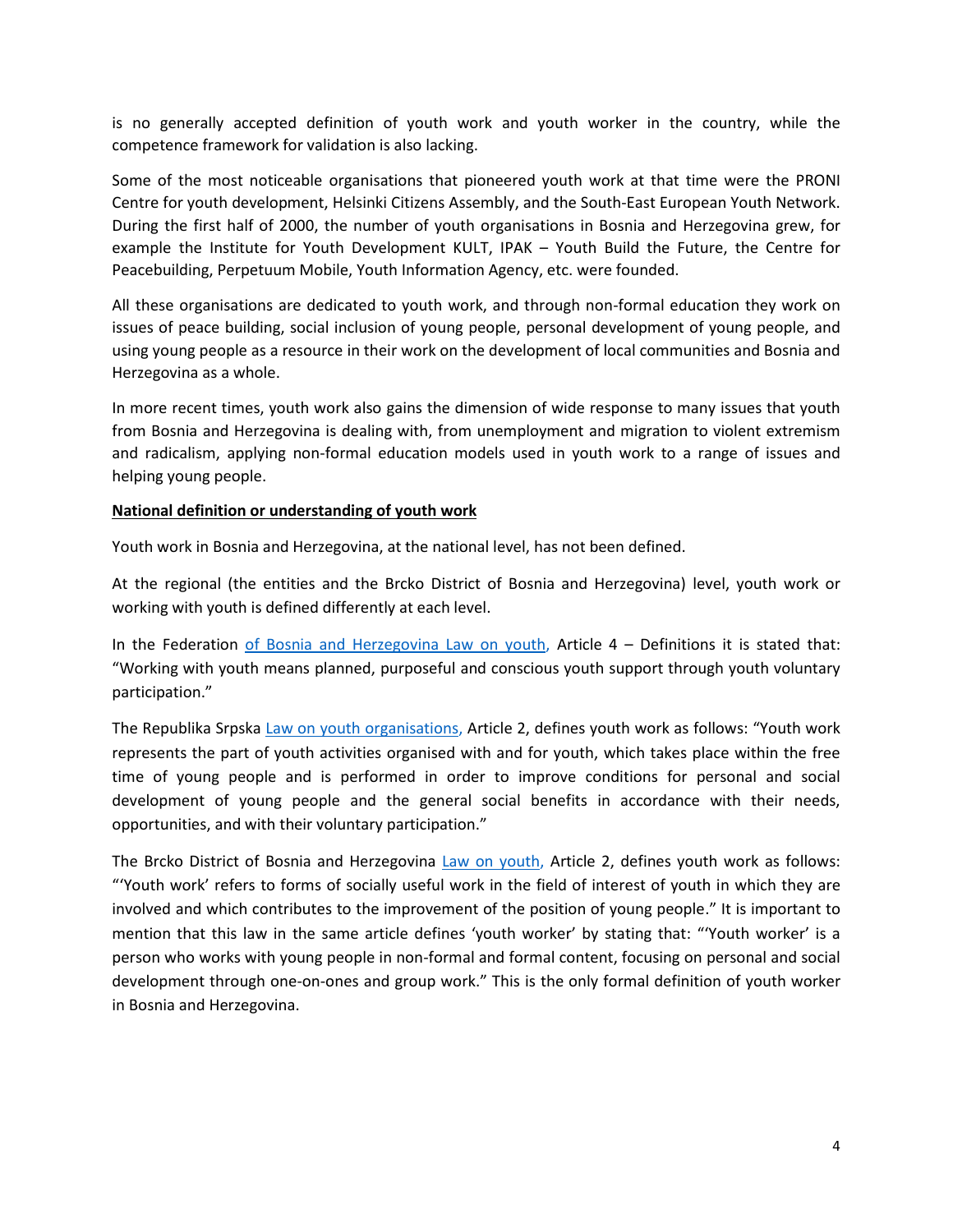# 10.2 Administration and governance of youth work

#### **Governance**

Bosnia and Herzegovina is a state constituted by two entities: Republika Srpska and the Federation of Bosnia and Herzegovina. There is also the self-governing District of Brcko.

National youth work governance does not yet exist in Bosnia and Herzegovina due to its constitutional structure and because certain jurisdictions (like youth) are tied by the constitution to a certain level of government.

Youth issues at national level are under the jurisdiction of the [Commission for Co-ordination of Youth](http://www.mladi.gov.ba/index.php?option=com_content&task=view&id=35&Itemid=35)  Issues in [Bosnia and Herzegovina](http://www.mladi.gov.ba/index.php?option=com_content&task=view&id=35&Itemid=35) and the newly established [Section for youth and mobility](http://www.mcp.gov.ba/Content/Read/obrazovanje-po%C4%8Detna#displayed) at the [Bosnia](http://www.mcp.gov.ba/Content/Read/obrazovanje-po%C4%8Detna)  [and Herzegovina Ministry of Civil Affairs.](http://www.mcp.gov.ba/Content/Read/obrazovanje-po%C4%8Detna)

Most of the constitutional competencies regarding youth issues are at the level of the governments of the entities: Republika Srpska and the Federation of Bosnia and Herzegovina.

The competencies at the entity level in the field of youth are within the following ministries: Ministry of [Family, Youth and Sports of Republika](http://www.vladars.net/eng/vlada/ministries/MFYS/doy/Pages/default.aspx) Srpska and the [Federation of Bosnia and Herzegovina](http://www.fmks.gov.ba/o-ministarstvu/centar-za-mlade) Ministry of [Culture and Sports.](http://www.fmks.gov.ba/o-ministarstvu/centar-za-mlade) The Brcko District of Bosnia and Herzegovina government has a [Department for](http://sap.bdcentral.net/)  [Professional and Administrative Affairs,](http://sap.bdcentral.net/) which also has jurisdiction over youth issues.

#### **Cross-sectoral co-operation**

The [Youth Council](http://www.vladars.net/sr-SP-Cyrl/Vlada/Ministarstva/mpos/media/vijesti/Pages/Odrzana_konstitutivna_sjednica_Savjeta_za_mlade_Republike_Srpske.aspx) of the Republika Srpska was established by the Government of the Republika Srpska following the proposal of the ministry, with the mission to give their opinions on professional issues in the field of youth policy and its implementation. Council members are the Minister of Family, Youth and Sports, the [Minister of Education and Culture,](http://www.vladars.net/eng/vlada/ministries/MEC/Pages/default.aspx) the [Minister of Health and Social Welfare,](http://www.vladars.net/eng/vlada/ministries/MHSW/Pages/default.aspx) the [Ministry of](http://www.vladars.net/eng/vlada/ministries/MLVIP/Pages/default.aspx)  [Labour, War Veterans and Disabled Persons' Protection,](http://www.vladars.net/eng/vlada/ministries/MLVIP/Pages/default.aspx) the [Minister of Finance,](http://www.vladars.net/eng/vlada/ministries/MoF/Pages/default.aspx) a representative of the working body which deals with youth issues of the National Assembly of the Republika Srpska and three representatives of the Youth Council of the Republika Srpska.

The document [Youth Policy of the Republika](https://www.google.com/url?sa=t&rct=j&q=&esrc=s&source=web&cd=&ved=2ahUKEwi2jOCGr6LtAhWNkxQKHXYxB9QQFjAAegQIBRAC&url=https%3A%2F%2Fwww.vladars.net%2Fsr-SP-Cyrl%2FVlada%2FMinistarstva%2Fmpos%2FDocuments%2F%25D0%259E%25D0%25BC%25D0%25BB%25D0%25B0%25D0%25B4%25D0%25B8%25D0%25BD%25D1%2581%25D0%25BA%25D0%25B0%2520%25D0%25BF%25D0%25BE%25D0%25BB%25D0%25B8%25D1%2582%25D0%25B8%25D0%25BA%25D0%25B0%2520%25D0%25A0%25D0%25B5%25D0%25BF%25D1%2583%25D0%25B1%25D0%25BB%25D0%25B8%25D0%25BA%25D0%25B5%2520%25D0%25A1%25D1%2580%25D0%25BF%25D1%2581%25D0%25BA%25D0%25B5%2520%25D0%25BE%25D0%25B4%25202016.%2520%25D0%25B4%25D0%25BE%25202020.%2520%25D0%25B3%25D0%25BE%25D0%25B4%25D0%25B8%25D0%25BD%25D0%25B5_429219492.pdf&usg=AOvVaw1nCqSYdYUcBFARocq0Gkl2) Srpska 2016-2020 explained the multi-sectoral approach in the part relating to the implementation of the document with defined actors for each measure, which will be further developed through the projects in the Action Plan implementing the youth policy.

Most of the measures, programmes, projects and activities defined by the document will be implemented within all institutions, organisations, departments and services involved. The Ministry of Family, Youth and Sports is the main co-ordinator for planning, implementation and monitoring. In addition, a cross-sectoral team will be established in order to develop and implement an action plan for the implementation of Youth Policy and make sure that:

- the document is project-driven, and the activities and work relating to its implementation will be co-ordinated;
- analytical, managerial and communication capacities are provided, in order to successfully work on achieving the set goals;
- planning and reporting are co-ordinated;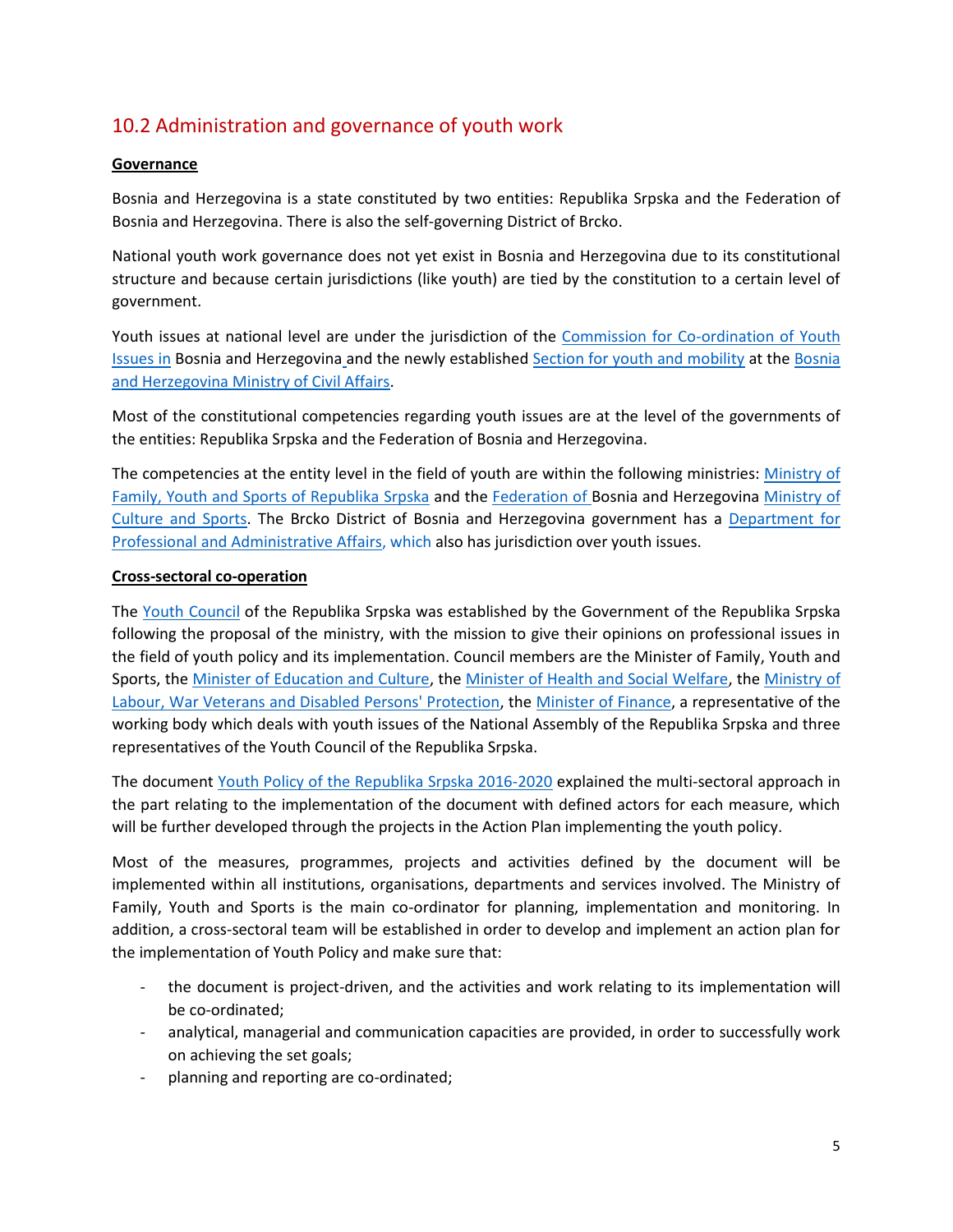- support is given to the constructive involvement of stakeholders (youth organisations, civil society organisations, the business sector, international organisations, representatives of the professional community in these areas and other key stakeholders) during the preparation and implementation of the action plan;
- efficient operation of the implementation through centralised co-ordination and support is ensured which includes the development of programmes, reports, analysis, and organising meetings.

The preparation of the annual action plan for the implementation of youth policy in Republika Srpska is done in co-operation with all stakeholders and partners involved in measures set out in the Youth Policy. Support for this process is provided by [USAID,](https://www.usaid.gov/bosnia-and-herzigovina/our-work) which supported the ministry in drafting the Monitoring and Evaluation plan for Youth Policy. In May 2016, monitoring and evaluation training was organised for the representatives of institutions and civil society organisations involved in the implementation.

The [Government of the Federation of Bosnia and Herzegovina](http://www.fbihvlada.gov.ba/english/) is currently in the process of developing the first strategic document for young people in the Federation of Bosnia and Herzegovina. The process of developing a Youth Strategy is co-ordinated by the Federal Ministry of Culture and Sport.

Beside this initiative there is an [initiative](https://www.vijecemladih.ba/savjetzamladefbih/) of the Federation Bosnia and Herzegovina Youth Council to form a youth council that would have similar responsibilities as the Youth Council of Republika Srpska.

# 10.3 Support for youth work

#### **Policy/legal framework**

Bosnia and Herzegovina does not have a national youth law that would define youth work.

The [Law on Youth Organisation of the Republika](https://goo.gl/bMRQ8L) Srpska (Zakon o omladinskom organizovanju Republike Srpske), the [Youth Law of the Federation of Bosnia and Herzegovina](http://www.fbihvlada.gov.ba/bosanski/zakoni/2010/zakoni/22hrv.html) (Zakon o mladima Federacije Bosne i Hercegovine) and [the Law on youth](https://skupstinabd.ba/ba/zakon.html?lang=ba&id=/Zakon%20o%20mladima%20Brc--ko%20distrikta%20BiH) of the Brcko District of Bosnia and Herzegovina (Zakon o mladima Brcko distrikta BiH) defines the youth work framework in Bosnia and Herzegovina.

The [Law on Youth Organisation of the Republika](https://goo.gl/bMRQ8L) Srpska has had two revisions/updates. The first revision/update was i[n 2008](http://www.narodnaskupstinars.net/?q=la/akti/usvojeni-zakoni/zakon-o-izmjenama-i-dopunama-zakona-o-omladinskom-organizovanju-0) and second was i[n 2011.](http://www.narodnaskupstinars.net/?q=la/akti/usvojeni-zakoni/zakon-o-izmjenama-i-dopunama-zakona-o-omladinskom-organizovanju-0)

The Youth Law of the Federation of Bosnia and Herzegovina and the Brcko District of Bosnia and Herzegovina has not undergone any revision/update.

#### **Funding**

At national level, the Ministry of Civil Affairs administers the budget allocated to administrative and staff costs for the ministry and for the Commission for Co-ordination of Youth Issues in Bosnia and Herzegovina. This part of the budget cannot be separated from the total operational allocations.

Youth issues are the responsibility of entities and programmes for young people and youth organisations are funded by the relevant institutions responsible for youth issues.

The Ministry of Family, Youth and Sports, since 2006, developed and implements the Youth Policy of the Republika Srpska, through which it is financing youth organisations and programmes for young people.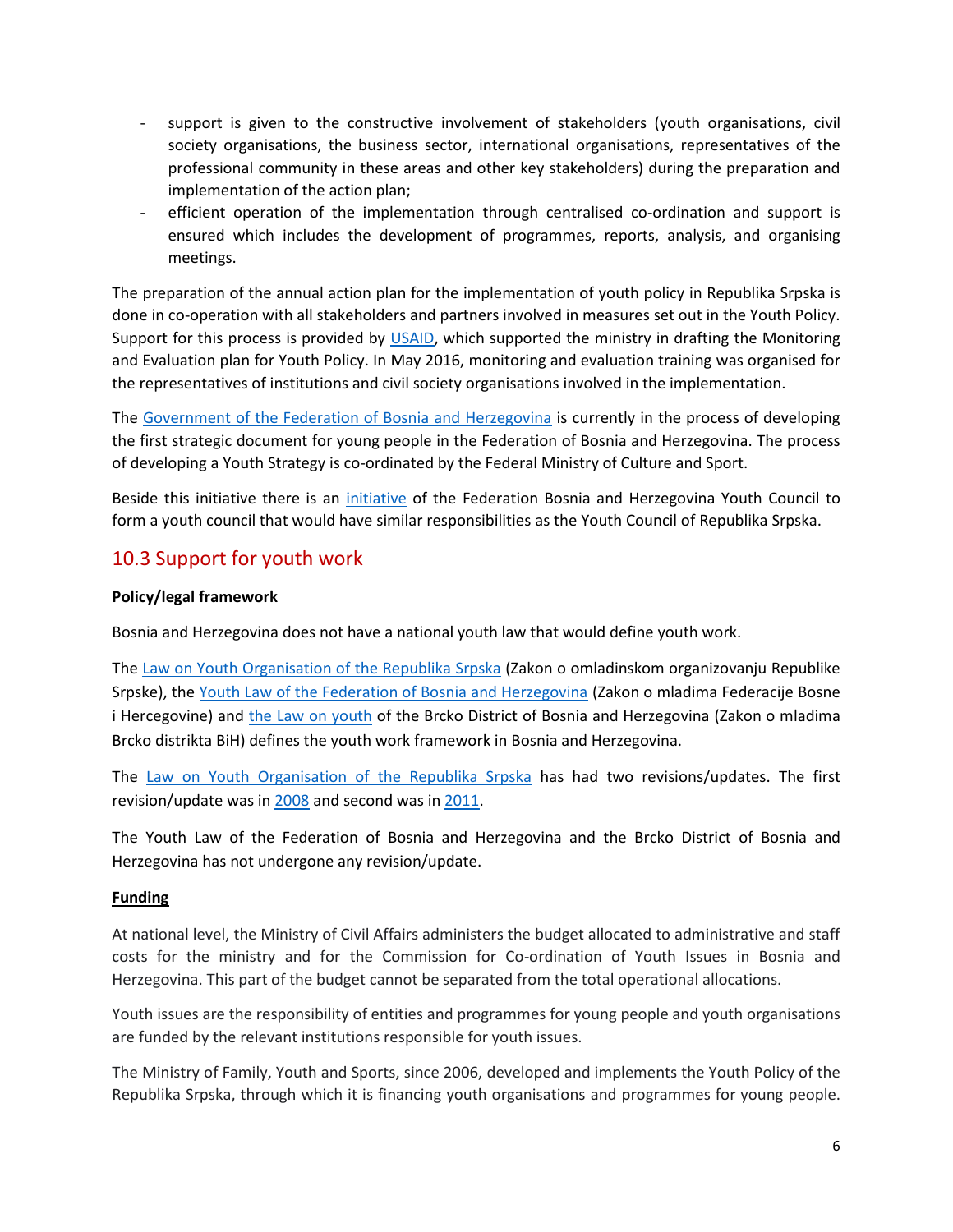The Ministry of Family, Youth and Sport, through regular annual public calls, provides support, funding and co-funding projects for youth organisations.

The Federation of Bosnia and Herzegovina budget has one budget line dedicated for youth called "Transfer for youth", in the Federal Ministry of Culture and Sport, as support for youth organisations.

The Brcko District of Bosnia and Herzegovina has a budget for youth projects that is operating on open call for project principle and one permanent budget line, called "Support for youth club networks", where members of youth club networks in the Brcko District of Bosnia and Herzegovina receive funds on an annual basis.

#### **Co-operation**

At national level, the Ministry of Civil Affairs administers the Commission for Co-ordination of Youth Issues in Bosnia and Herzegovina. This is the only state-level body that has co-operation of both entities and the Brcko District of Bosnia and Herzegovina.

The most recent development is that all three youth councils in Bosnia and Herzegovina signed a cooperation agreement that would enable the youth council to advocate for youth issues at the state level Ministry of Civil Affairs.

# 10.4 Quality and innovation in youth work

#### **Quality assurance**

There is no national or regional level of quality assurance in youth standards but the local youth organisation PRONI Centre for youth development has signed agreements with 10 municipalities and cities in Bosnia and Herzegovina where those local communities (Sarajevo, Banja Luka, Mostar, Bihac, Cazin, Prijedor, Bosanski Petrovac, Bijeljina, Trebinje and the Brcko District of Bosnia and Herzegovina) accept PRONI Centre quality assurance mechanisms in youth work as their quality assurance standards.

PRONI Centre Quality Assured Community Youth Work (QACYW) definitions:

PRONI Brcko considers youth work as a planned programme of education or activities designed for the purpose of aiding and enhancing the personal and social development of young persons through their voluntary participation with the aim of engaging young people with society and bringing about social change in an unequal society.

Community youth work is providing community-based activities for young people in a variety of settings throughout local communities, other CSOs, government agencies, parents and volunteers.

QACYW is youth work that aims to offer the best quality of service to young people using Quality Assurance of Community Youth Work in Society ("OKORUZ" in Bosnian).

"OKORUZ" is a quality assurance tool developed by the PRONI Centre and other partner organisations. It has three main functions:

1. To provide a mechanism for those working in youth clubs, and those working in partnership with youth clubs, to assess the quality of their interventions with young people.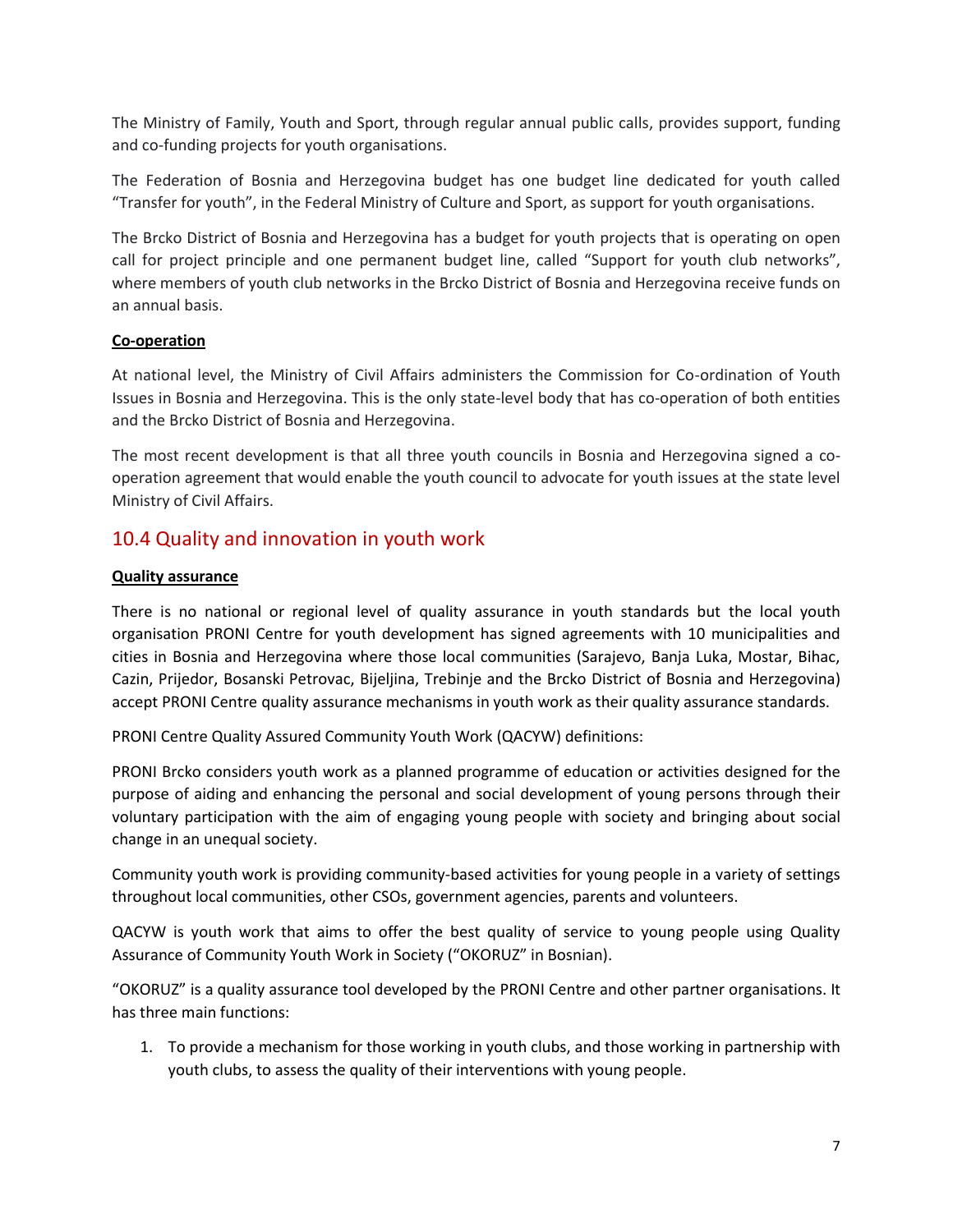- 2. To enable youth workers and volunteers to monitor the impact of the services upon the lives of young people and identify areas for improvement.
- 3. To enable youth work managers to monitor and evaluate the quality, effectiveness and efficiency of services to young people.

"OKORUZ "will enable the youth club/youth NGO to:

- review youth work practice;
- review the standards of achievement of young people;
- review efficiency and effectiveness with which local resources are managed;
- identify strengths and weaknesses;
- propose key issues for change/action.
- Principles underlying the "OKORUZ":
- young people being involved at every level of the quality assurance process
- the quality assurance process is developmental
- fairness
- transparency
- based on evidence
- linked to human rights based principles.

NGO Perpetuum Mobile has developed quality assurance standards in youth centres and has been using this methodology since 2011. Since 2013 the youth centres in the Republika Srpska have formed M.O.C.A.R.T. – the Network of Youth Centres [for Animation, Development and Training.](http://www.pm.rs.ba/m-o-c-a-r-t/) This organisation also uses the same quality assurance standards developed by an NGO, Perpetuum Mobile consisted of four categories: programme standards, technical standards, human resources standards and ethical standards.

#### **Research and evidence supporting youth work**

There is no systematic way of documenting, monitoring and evaluating youth work in Bosnia and Herzegovina.

#### **Participative youth work**

There are two existing models of participative youth work that are active in Bosnia and Herzegovina and those are youth club and youth centre activities, where young people can come and participate in local, national or international youth work activities. Two main organisations that are organising participative youth work are Perpetuum Mobile, working with the 27 [youth centres](http://www.pm.rs.ba/programi/omladinski-rad/omladinski-centri/) in 26 municipalities, and the PRONI Centre for youth development, working with more than 3[0 youth clubs](http://omladinskiklubovi.ba/) in 12 municipalities.

Youth centres:

Youth centres are "An accessible and adapted space for young people in which young people are continuously provided with activities and programmes based on methods and principles of non-formal education with the aim of developing young people into conscious, responsible community members and creating conditions for their full potential" (RS Law on youth organising, Official Gazette 1/12 of 5 January 2012).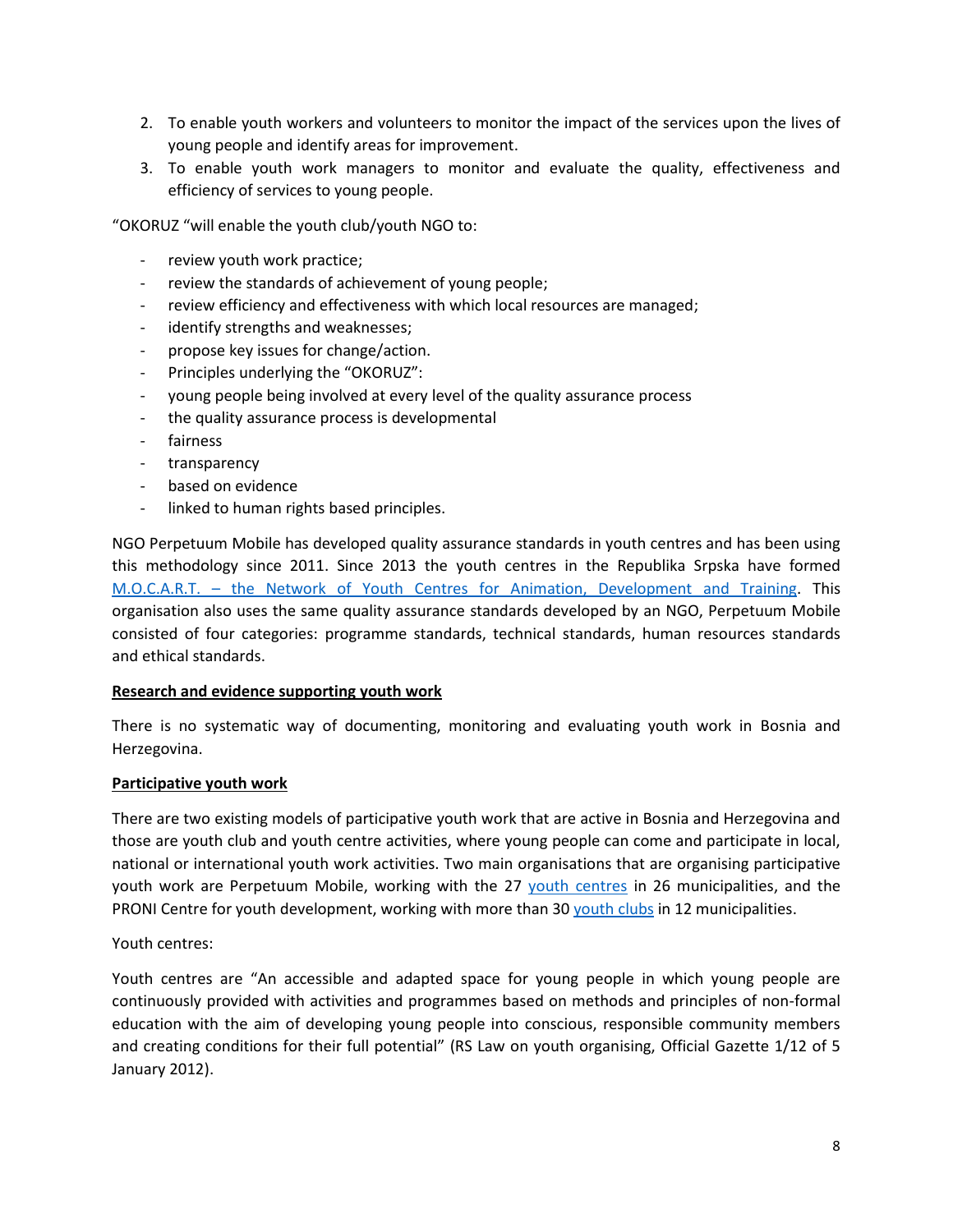Youth centres offer an alternative place to young people in Bosnia and Herzegovina who face a number of challenges such as high national unemployment (60%); extracurricular time that young people mostly spend with little or no money on the street which makes them vulnerable to passivity, depression, drug abuse, unprotected sex and participation in criminal activities; traditional theoretical education offered by schools in Bosnia and Herzegovina generally does not meet the needs of the modern labour market; devoting little or no time to issues faced by youth in Bosnia and Herzegovina such as peer violence, internal interpersonal relationships, sexual and reproductive health, etc. through formal education.

In order to ensure quality and institutionally recognised daily work with youth, our work actively advocates for the standardisation of the work of youth centres in Bosnia and Herzegovina. We believe that the existence of standards will ensure the development of quality services of existing youth centres; improvement of programme activities, technical, personnel and ethical standards; regulating the status of youth centres when applying for competitions of both domestic and international funds; and finally, increasing youth participation in society.

In 2011, NGO Perpetuum Mobile conducted the first survey of youth centres in Bosnia and Herzegovina (Youth Centres – holders of youth work) in order to assess the situation regarding the form of youth centres, capacity, status and impact. The research included 27 youth centres from 26 municipalities and the results showed:

"Youth centres are recognised as places that can bring together the largest number of young people, where young people can develop their full potential through socially oriented, educational and recreational programmes, while increasing their ability to actively participate in society."

Youth clubs:

Youth clubs are a social and recreational space intended for diverse young people to come together, both as volunteer group leaders and as participants in activities. Youth clubs organise and support activities that support the physical, social, emotional, and cognitive development of youth, while also enabling young people to experience success, leadership, joy, recognition of talents, and interethnic friendships.

These clubs provide young people with a space where they can get involved in different kinds of activities, such as: music, theatre, sports, cultural activities, seminars, trainings and workshops. These activities foster learning, discussion, bonding, and exchange with youth from other cultures and ethnic groups. Through activities and exchanges within Bosnia and Herzegovina, the Balkans, and other parts of Europe, youth capacity for leadership, advocacy, initiative, critical thinking, and inclusion expand from a space that is largely integrated.

Youth club workshops can include a variety of topics, the primary objective being to bring youth together for integrated learning opportunities. Some ideas for workshop topics include: recognition and prevention of violence in youth communities; improving communication through the tool of storytelling; inclusion and breaking of prejudice specific to Roma people; art/film classes, etc. The workshops can be conducted as a series, which brings together the same small group of youth on a monthly or weekly basis to develop deeper relationships to one another through a thorough exploration of the topic of choice.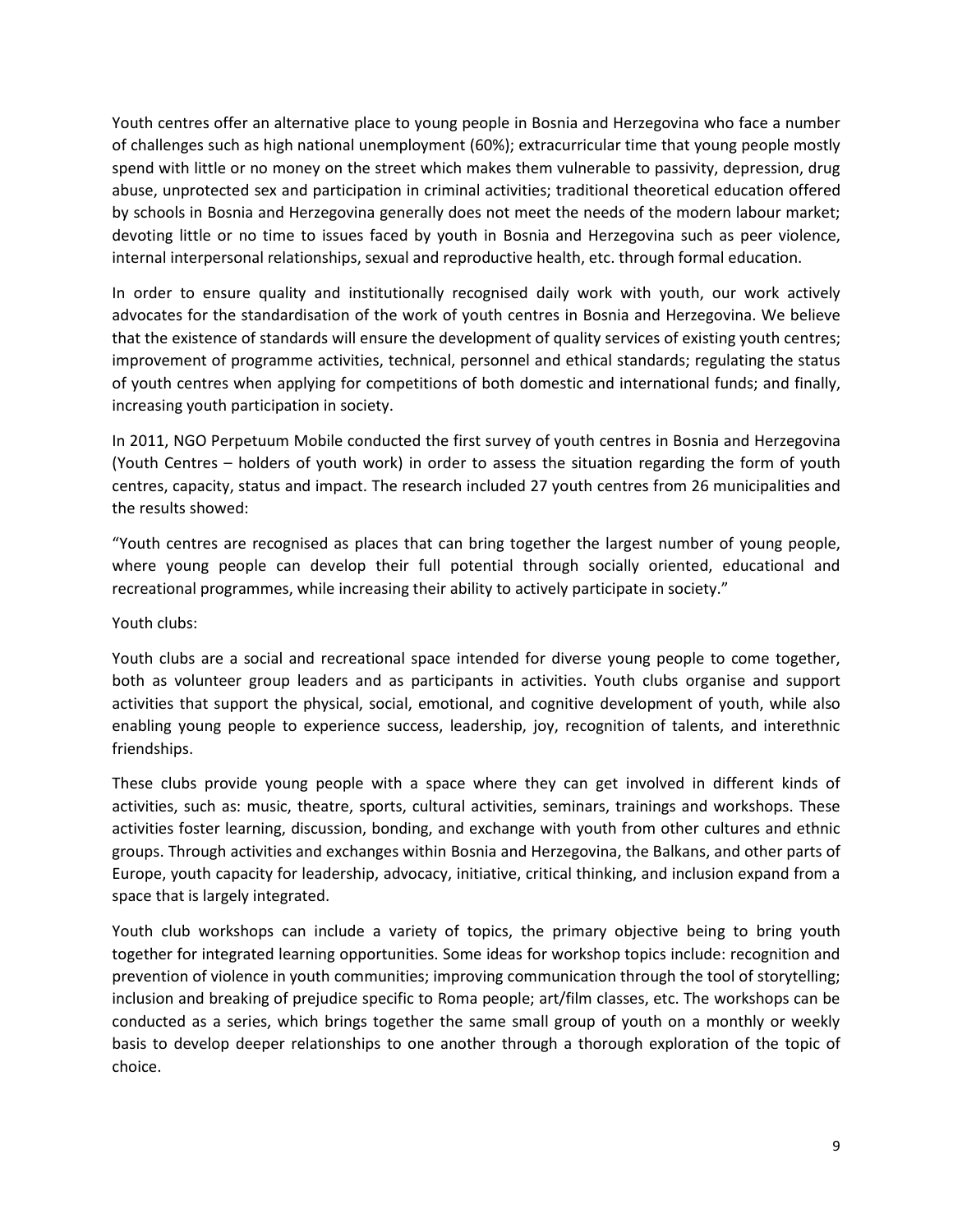Within youth clubs, participants can be given tasks that are limited and measurable and which expand or develop their skills and experiences. This can include co-facilitating a workshop, conducting outreach to new participants, and expanding social media presence.

To make the workshops accessible to all, the non-formal education methodology can be used as a participatory and flexible approach. In line with this approach, the youth participants can and should be consulted in developing programming so that they feel valued and that their interests are heard.

All youth should participate on a voluntary basis.

When considering a venue, keep in mind that youth clubs must also "feel" like youth clubs, as this is a space designed specifically for young people. This might mean decorating the space with posters about other youth events and projects.

#### **"Smart" youth work: youth work in the digital world**

Before the Covid-19 pandemic, digital youth work was not that present in Bosnia and Herzegovina. The situation changed once the Covid-19 measures forced youth workers and youth to stay home. Many organisations have managed to adapt and have started to implement youth work activities online using the available communications tools. There is not much available data and some organisations like the PRONI Centre and Institute for youth development KULT have managed to do certain [activities](http://youthexpressnetwork.org/youth-work-pandemic-bosnia-and-herzegovi/) and get [data](https://mladi.org/v2/bs/resursi/riznica-znanja/vijesti/8538-rezultati-istrazivanja-utjecaj-pandemije-covid-19-na-mlade) on youth perception online during Covid-19.

### 10.5 Youth workers

#### **Status in national legislation**

The definition of youth worker is given only in the Law on Youth in the Brcko District of Bosnia and Herzegovina. This still means that neither the other two entities nor the state level has a definition of youth worker.

The Association of Professional Youth Workers (Asocijacija profesionalna omladinskih radnika – APOR, in Bosnian) founding assembly was held on 7 June 2008 gathering 11 youth workers from the PRONI Centre for youth development, Centre for youth education and Institute for youth development KULT. The founders of the Association of PYWs (APOR) decided to have youth work practitioners as members, not their organisations and/or institutions. The Ministry of Justice of Bosnia and Herzegovina, responsible for the registration of associations and verifying compliance with the NGOs' statutes with the Law on associations and foundations in, replied on PAOR's application two years later in August 2010, asking for some revisions and additions. As response to the ministry's letter, PAOR has suspended registration process and no major steps were not undertaken since then.

The Institute for youth development KULT has managed to make certain moves towards the recognition of the youth work profession in the Federation of Bosnia and Herzegovina through thei[r UMiD initiative.](http://mladi.org/v2/en/projects/2/youth-workers/177-youth-workers)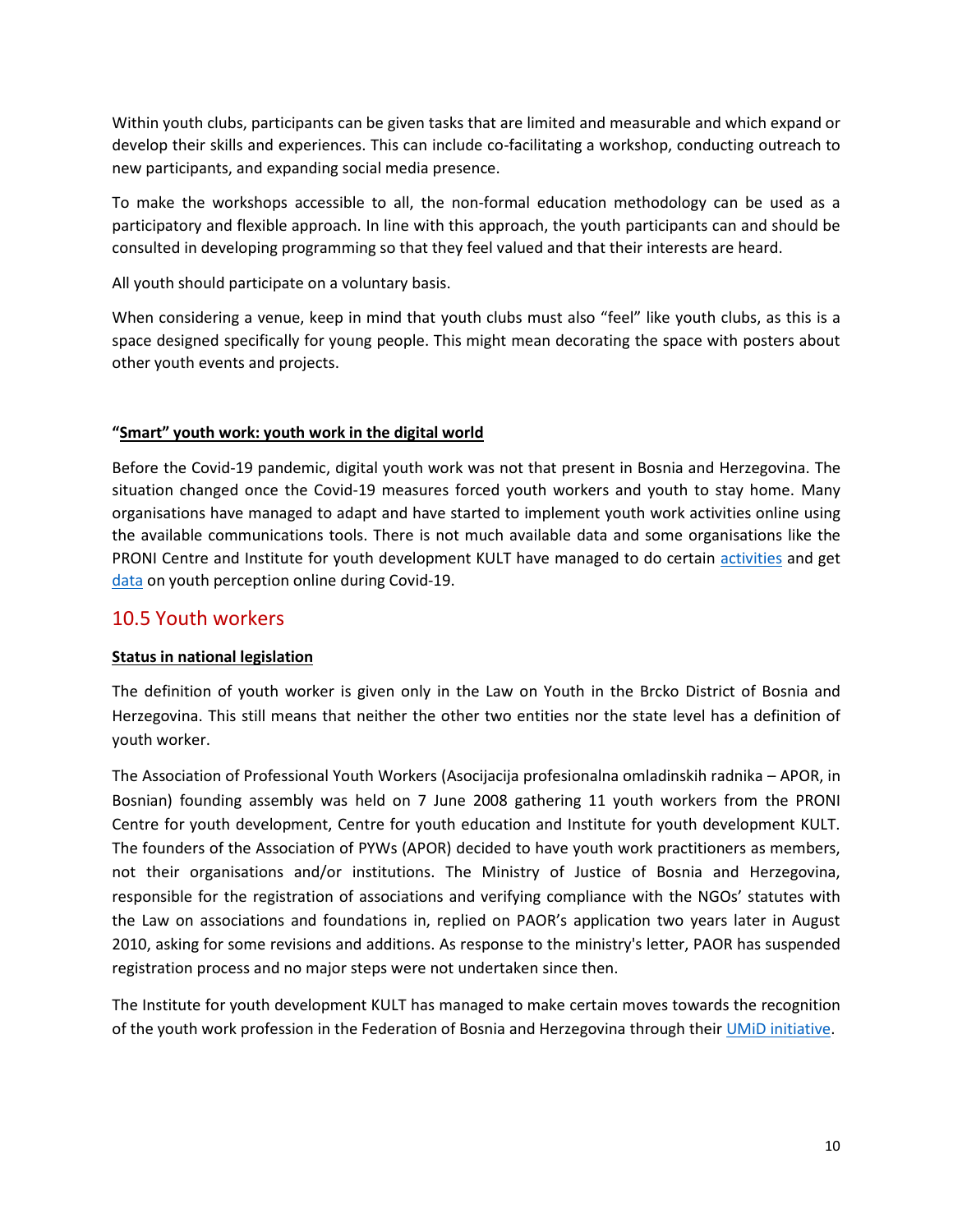#### **Education, training and skills recognition**

The education of youth workers within the PRONI model took place from 1998 to 2007 and it was organised on different levels as university courses under a contract training programme provided by Jönköping University.

The first stage was a basic course, leading to a certificate in Leadership and Developmental Youth Work (Level A, 30 ECTS, European Credit Transfer System) from Jönköping University. This course was designed as one year of part-time studies. The aim was to produce youth workers able to operate in areas of conflict, and to make young people of different nationalities meet and become reconciled. In the course document it was stressed that the tool of the professional youth worker is social education, which means that youth work is seen as a situation of learning. In different activities, the youth worker will emphasise dialogue to promote skills and values. Self-knowledge is another element in the education. The course consisted of four blocks of theory and a practice part. In the residentials, the students from the different towns met to work together with reconciliation. Besides, the university programme aimed to educate and train professionals working with children and young people in order to acquire the knowledge and skills necessary for individual and group work with young people on personal and social development, self-confidence, development of values and attitudes, communication, work on conflicts and active participation in the building and development of society.

The continued education (Level B, 30 ECTS) was also designed as a one-year training programme, parttime. The students got a certificate in Leadership and Developmental Youth Work, Level B, from Jönköping University. The focus of this education was preparation of the youth workers as trainers of other voluntary youth workers in conflict-ridden areas. The aim was to further develop skills and knowledge from the first level. The youth workers as trainers worked in the context of social education, which implies environmental work to facilitate for young people to grow. Another element stressed in this course was conflict transformation, understood as bringing people together to challenge their prejudices and stereotypical attitudes. As a third stage a Level B plus course was designed (5 Swedish credits). The aim was to recruit local people as future trainers of youth workers. The participants were trained in lecturing and they practise as mentors for students in Level B courses in group-work and practical work.

The Centre [for youth education](http://cem.ba/) is implementing the [Leadership and developmental youth work](https://cem.ba/liderstvo-i-razvojni-omladinski-rad-u-zajednici/) course that is accredited with 30 ECTS in co-operation with Jönköping University.

The Institute for youth development KULT is implementing Learn, think and act ("Uci, misli i djeluj" in Bosnian) fo[r youth leaders](http://mladi.org/v2/en/projects/2/youth-workers/177-youth-workers) an[d municipal youth officers.](http://mladi.org/v2/en/projects/2/training-certification-youth-officers/187-training-and-certification-of-youth-officers)

The PRONI Centre for youth development, with the support of the Forum Syd Balkan Programme, made an effort to localise this university programme in 2007, and this effort resulted in the PRONI Academy of Youth Work ("PRONI Akademija omladinskog rada" in Bosnian), which has become a recognised educational programme in more than 20 municipalities and cities in Bosnia and Herzegovina for getting the youth work certificate.

PRONI Academy of Youth Work (PAOR):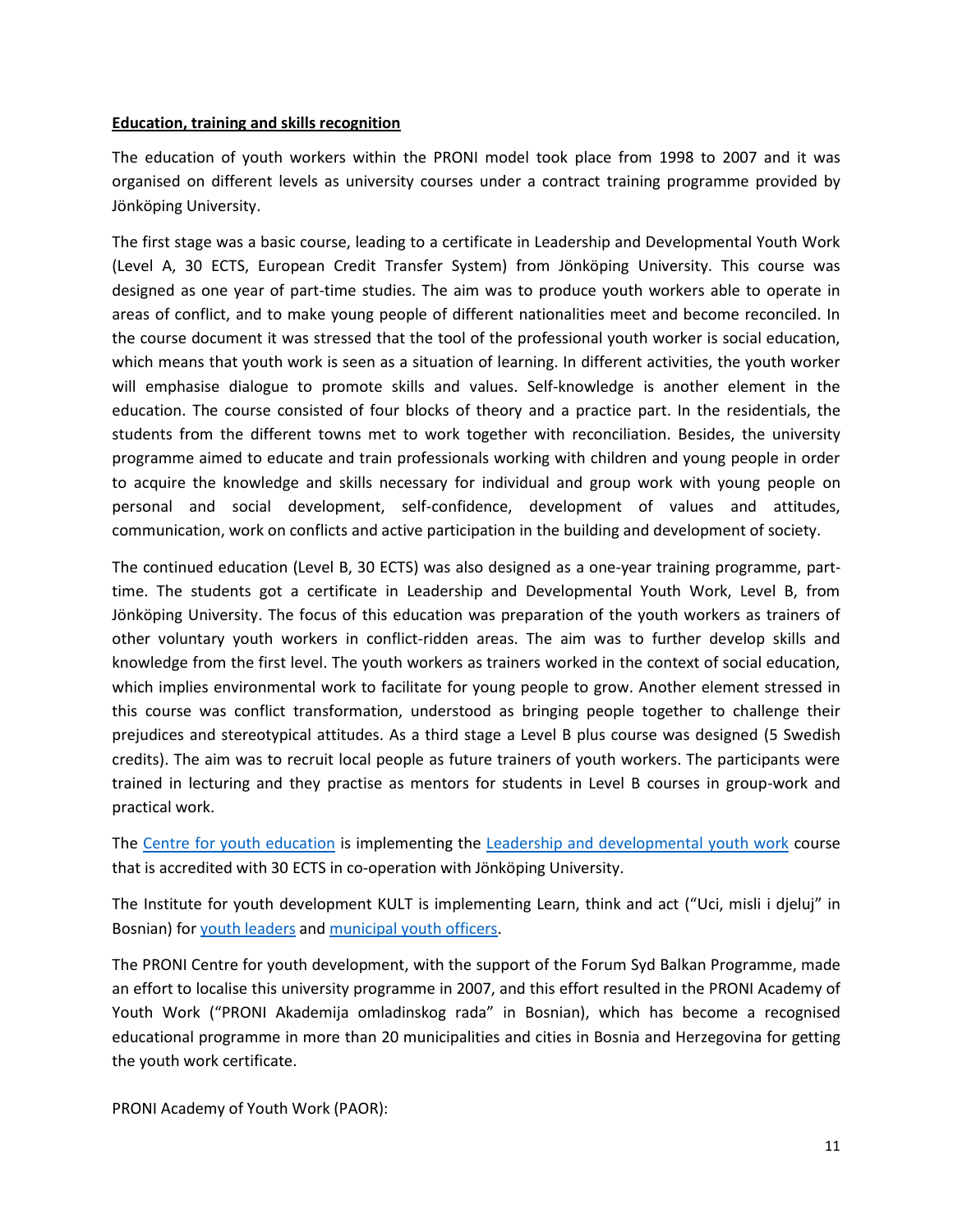PAOR is a unique PRONI Centre programme that provides young people with knowledge in the field of youth work, youth activism and conflict resolution. The academy consists of six modules over a period of eight months (six months of theory and two months of practice) and has three educational levels (PAOR A, B and B+). The goal of the PAOR programme is to empower activists and youth workers to improve their skills in implementing youth work activities, primarily with young people who are members of PRONI youth clubs operating within Bosnia and Herzegovina youth club networks.

PAOR aims to standardise the training of youth workers in order to raise the quality of programmes relating to youth work to a higher level, and so that future leaders of youth organisations and youth workers gain adequate knowledge, skills and experience, all in order to raise the quality of youth work as a profession in Bosnia and Herzegovina.

The curriculum of the PRONI Youth Work Academy incorporates theoretical achievements of scientific disciplines such as Pedagogy, Social Pedagogy, Sociology, Psychology, Social Psychology and others, but also over 20 years of practical experience of the PRONI Centre for Youth Development in leading and forming youth organisations, youth centres and youth clubs.

It is important to mention that when choosing scientific theories and the practical part of the curriculum, we were guided by the latest achievements from the above-mentioned scientific disciplines, but also the principles and values of non-formal education and experimental learning as a methodology through which we implement our programmes.

#### PAOR – A level (Basics of Youth Work)

The "Basics of Youth Work" course aims to provide young people with basic knowledge in the field of youth work in order to contribute to the personal and social development of young people in Bosnia and Herzegovina, and involve them in various socio-political processes concerning young people.

Given that the PRONI Centre believes that young people in Bosnia and Herzegovina are not sufficiently involved in the socio-political processes that surround them, it is important that through youth work, which, among other things, involves a certain set of knowledge, skills and values, young people are involved in the processes that surround them, and in their own way contribute to the communities in which they live, as well as to Bosnia and Herzegovina as a whole.

Participants in the "Basics of Youth Work" course will acquire basic knowledge and skills to spread ideas and values of youth work in their communities, and provide young people with an alternative to everyday life, but also enable other young people to spend their time usefully and creatively.

Bosnia and Herzegovina is still in the process of transition from a post-war to a peacetime and prosperous society, so we believe that young people must be used as a resource in the transition process, and with a set of certain knowledge and skills young people can certainly contribute to this process. Through the "Basics of Youth Work" course, participants will acquire the necessary knowledge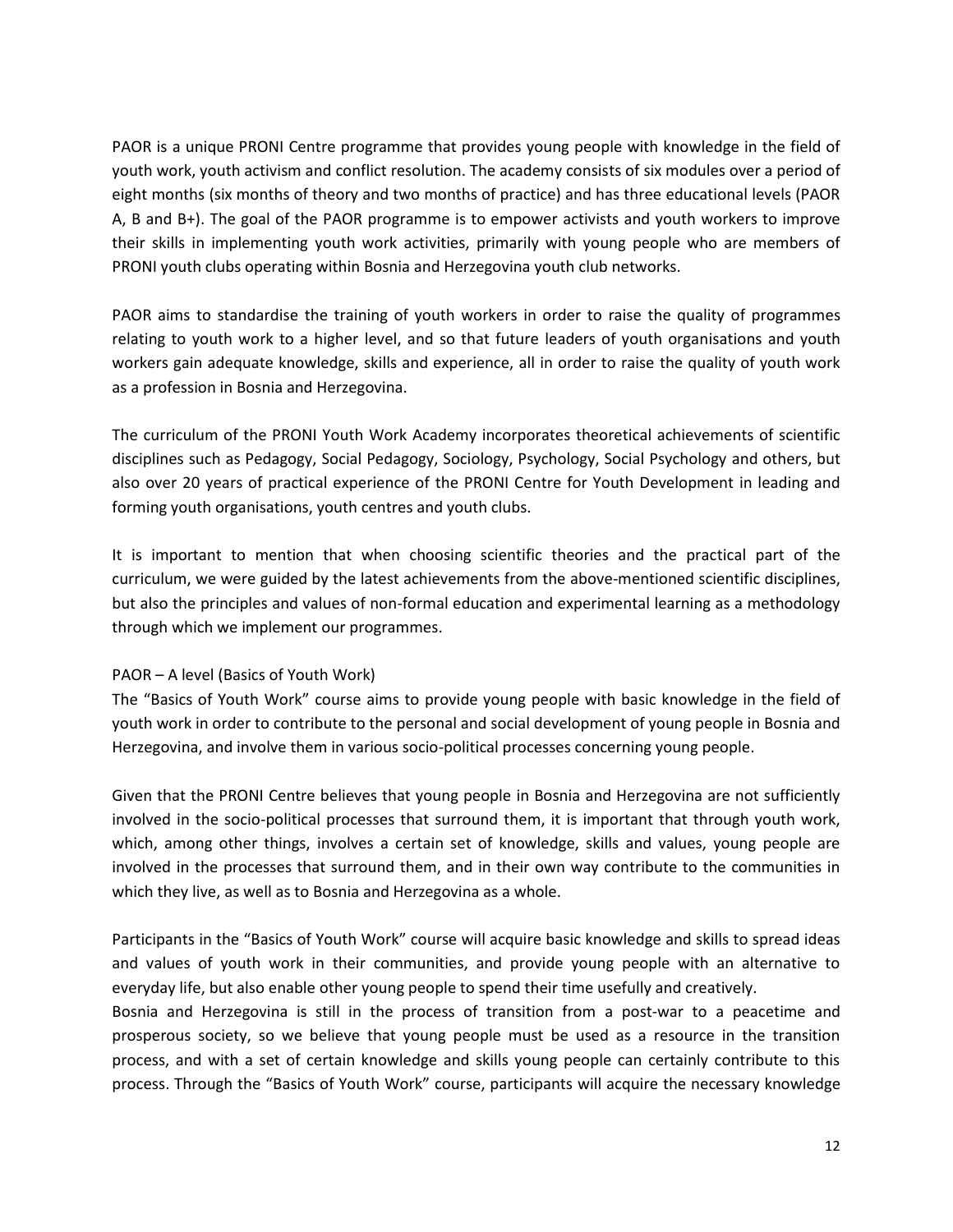and skills that will help them contribute to the building of a prosperous Bosnia and Herzegovina with their ideas and attitudes.

The expected individual learning outcomes of the course participants are: Knowledge:

Participants will gain basic knowledge about what youth work is and what it looks like in practice. In addition, they will have the opportunity to learn how to work with groups of young people and build a team, but also to deal with conflict while practising youth work. Given the rise of nationalism, radicalism and extremism in Bosnia and Herzegovina, the region and also in Europe, participants will learn how to deal with these social phenomena as a youth worker.

#### Skills:

During the "Basics of Youth Work" course, participants will acquire skills in organising groups of young people in order to respond to the needs of young people in their community. In addition, they will acquire critical thinking skills, communication skills, problem-solving skills and skills in analysing the socio-political situation in which young people find themselves in their community, and will be able to find ways to respond to their needs together with young people.

#### Competencies:

After completing the course, participants will be able to support and empower young people from their communities so that they can play a full part in producing communities focused on young people. In addition, they will be able to provide young people with a safe space and opportunities for learning so that they reach their full potential, but also to contribute to the development of the youth sector in their communities.

Modules that are covered during the "Basics of Youth Work" course:

- Introduction to youth work
- Youth work in practice
- Individual work with young people
- Basics of working with groups and team building
- Conflict transformation
- Radicalism and extremism among young people in modern society.

#### PAOR B Level (Training for trainers in field of youth work)

The "Training for trainers in the field of youth work" course aims to provide young people with the knowledge, skills and experience in the field of implementation of training in the field of youth work for future youth workers to contribute to personal and social development of young people in Bosnia and Herzegovina in order to be able to educate future youth workers.

Given that the PRONI Centre believes that young people in Bosnia and Herzegovina are not sufficiently involved in the socio-political processes that surround them, it is important that through youth work, which involves a certain set of knowledge, skills and values, young people are involved in processes that surround them, and in their own way contribute to the communities in which they live, as well as to Bosnia and Herzegovina as a whole.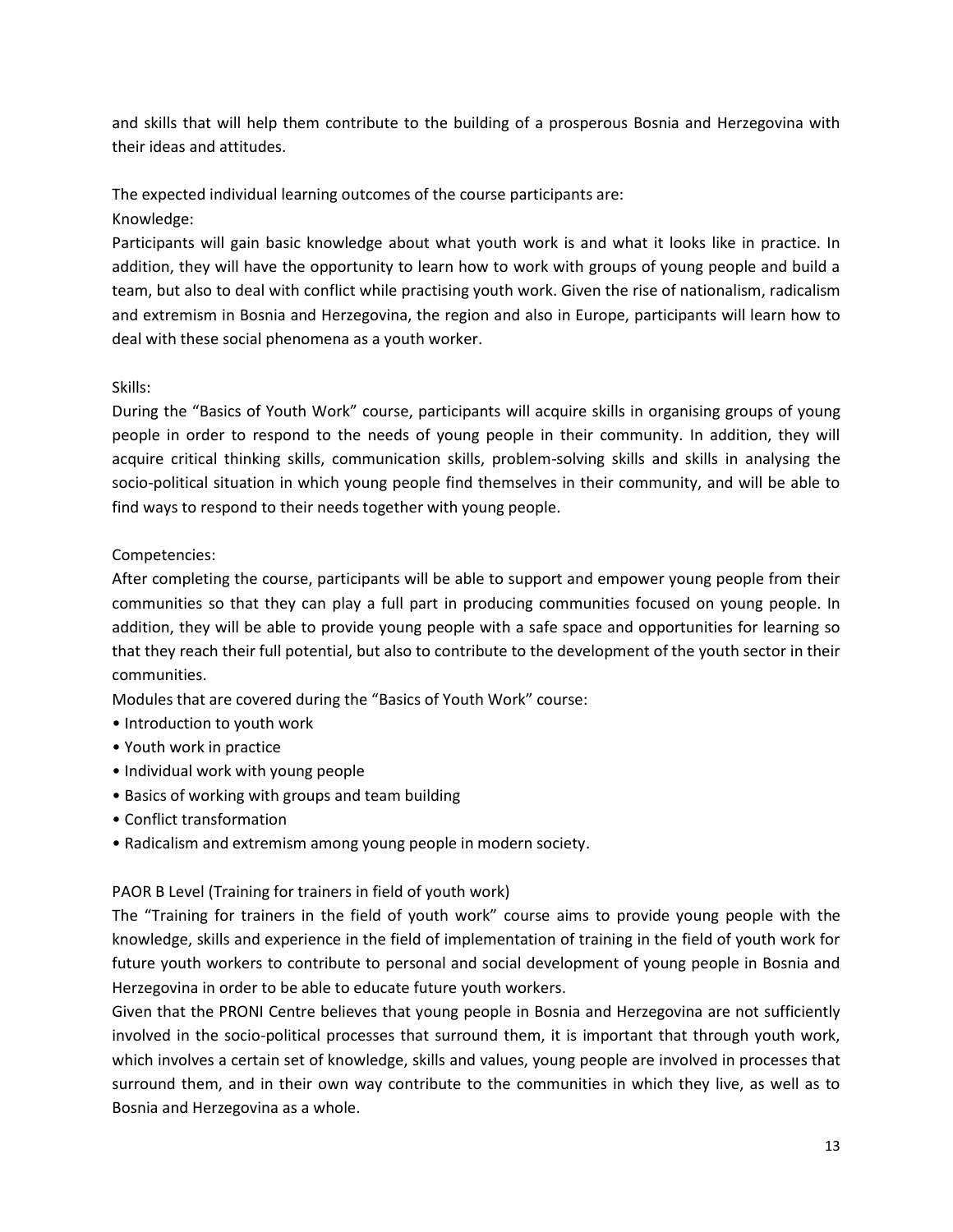Participants in the "Training for trainers in the field of youth work" course acquire basic knowledge and skills, and get the opportunity to educate new generations of youth workers to spread ideas and values of youth work in their communities, and provide young people with an alternative to everyday life, but also enable other young people to become bearers of positive projects in their communities.

Bosnia and Herzegovina is still in the process of transition from a post-war to a peacetime and prosperous society, so we believe that young people must be used as a resource in the transition process, and with a set of certain knowledge and skills young people can certainly contribute to this process. Through the "Training for trainers in the field of youth work" course, participants will acquire the necessary knowledge and skills that will help them contribute to the building of a prosperous Bosnia and Herzegovina with their ideas and attitudes.

The expected individual learning outcomes of the course participants are:

#### Knowledge:

Participants will gain basic knowledge about what training is, and how to plan and implement it. In addition, they will have the opportunity to learn what skills and knowledge are needed to conduct training, how to work with groups of young people and build a team, and also deal with conflict during the implementation of training.

Skills:

During the "Training for trainers in field of youth work" course, participants will acquire skills in planning, implementation and quality reporting from the conducted trainings. In addition, they will acquire critical thinking skills, communication skills needed for quality implementation of training, problem-solving skills and skills for promoting tolerance and diversity in society, and will be able to communicate well with young people and the public.

Competencies:

After completing the course, participants will be able to support and empower young people from their communities so that they can take full part in establishing communities tailored to young people's needs. In addition, they will be able to conduct various trainings for young people in order to expand the network of youth workers, and thus spread the idea of youth work and the attitudes and values behind this profession.

The "Training for trainers in the field of youth work" course consists of the following modules:

- Basics of training in the field of youth work
- Promoting tolerance and acceptance of diversity
- Communication with the public
- Management and organisation of work in the youth club
- Protection and safety of young people
- Conflict transformation (Advanced level).

PAOR B+ Level (Management in Youth Organisations)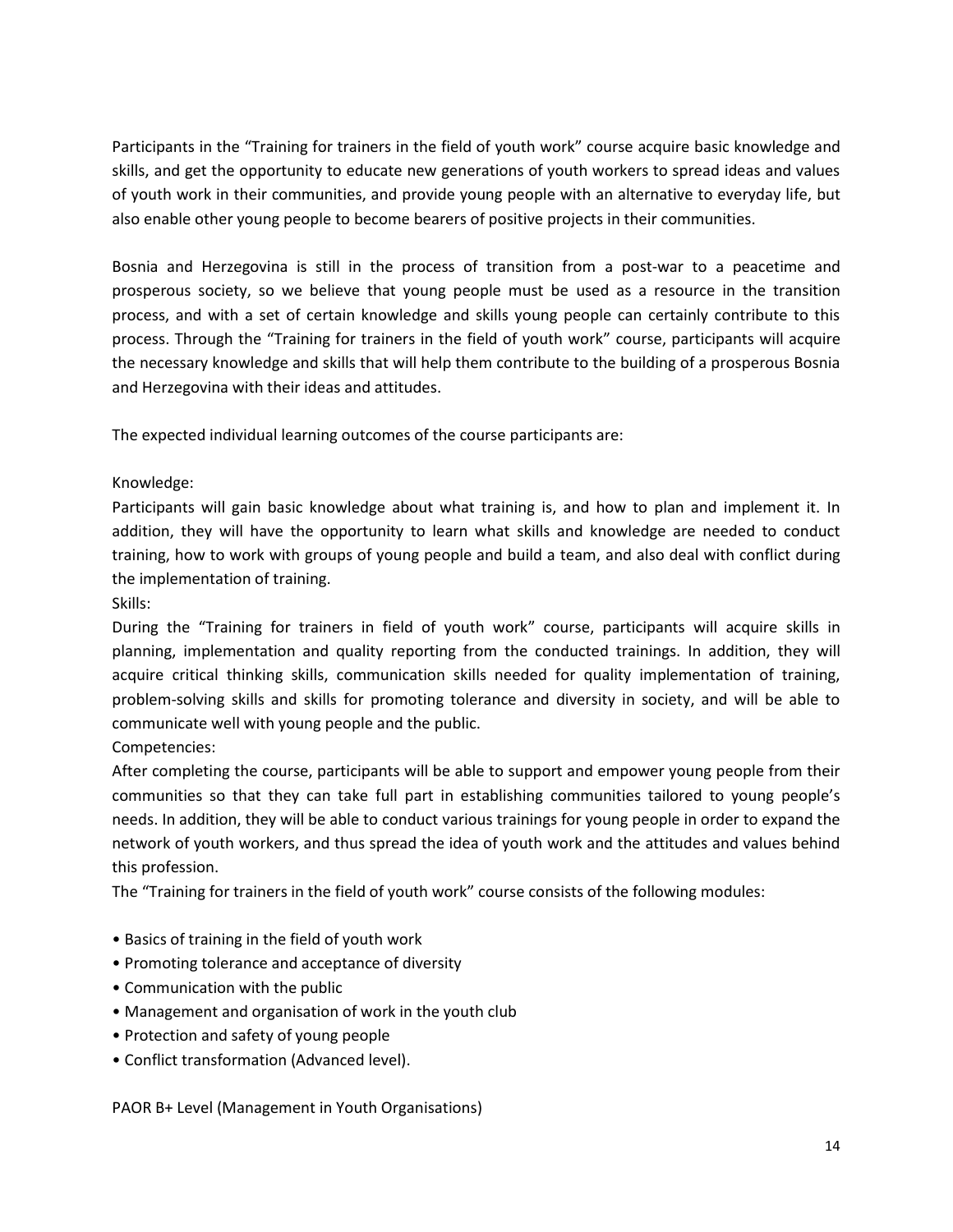The "Management in Youth Organisations" course aims to provide young people with basic knowledge in the field of quality leadership of youth organisations in order to create future leaders in the youth sector who will lead youth organisations in a quality way and by doing so strengthen the youth sector in Bosnia and Herzegovina.

Management in youth organisations has a complex and demanding role of caring for employees in youth organisations, their personal and professional development, and also to achieve the purpose and goals of the organisation. In order to succeed, it is necessary that they possess a certain set of knowledge and skills that we want to provide the participants with.

Participants in the "Management in Youth Organisations" course will acquire basic knowledge and skills to spread ideas and values of youth work in their communities, and quality management of youth organisations will strengthen the youth sector and its impact on the communities in which they operate. The model of youth organisation management that the PRONI Centre for Youth Development proposes in this manual, and also the course itself, is a model under the slogan "With young people, for young people", which implies the inclusion of young people in various decision-making processes in the organisation.

The expected individual learning outcomes of the course participants are:

#### Knowledge:

Participants will gain basic knowledge about what interpersonal skills are needed for quality management of youth organisations, and what management looks like in practice. In addition, they will gain the necessary knowledge on project preparation and management, as well as advocacy and lobbying to advocate for the needs of young people in their communities in a quality way.

#### Skills:

During the "Management in Youth Organisations" course, participants will acquire skills in leading youth clubs, as well as human resource management in youth organisations. In addition, they will acquire the interpersonal skills needed for personal development, the development of employees and volunteers in youth organisations and youth clubs, and the communication skills needed to communicate with decision makers at different levels.

#### Competencies:

After completing the course, participants will be able to lead teams of youth workers and create programmes that will strengthen the position of young people in their communities and beyond. In addition, the participants will work together with young people to define the needs of young people in communities, and in co-operation with young people will competently and responsibly respond to the needs of young people through their work.

The "Management in Youth Organisations" course consists of the following modules: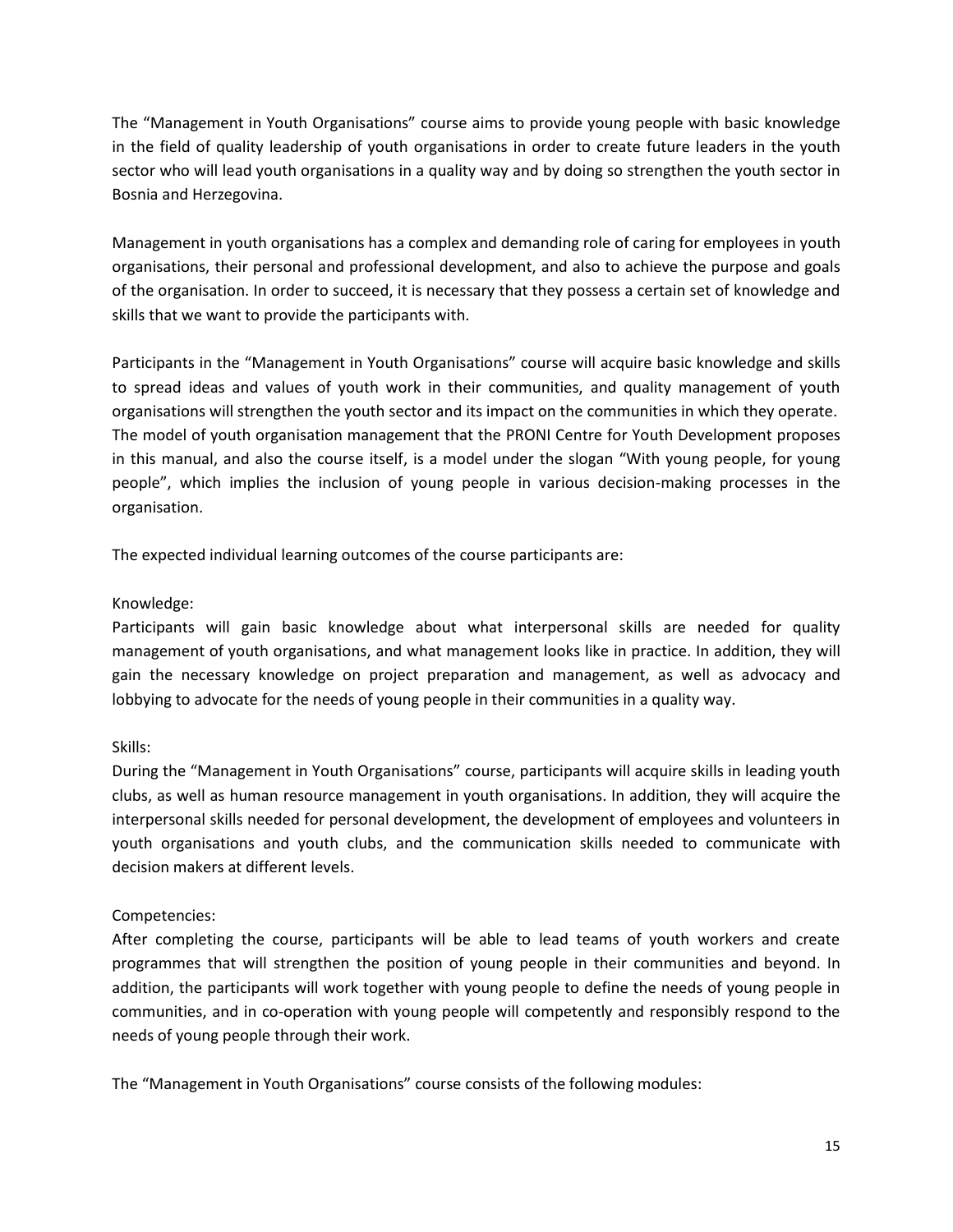- Development of interpersonal skills
- Project management
- Social media management
- Counselling skills in working with young people
- Lobbying and advocacy
- Human resource management.

#### **Mobility of youth workers**

There is no record of youth worker mobility in the country.

# 10.6 Recognition and validation of skills acquired through youth work

#### **Existing arrangements**

There is no occupational standard for youth work in Bosnia and Herzegovina, since it is not a profession recognised by the Bosnia and Herzegovina Qualifications Framework.

#### **Skills**

There is no occupational standard for youth work in Bosnia and Herzegovina, since it is not a profession recognised by the Bosnia and Herzegovina Qualifications Framework.

### 10.7 Raising awareness about youth work

#### **Information providers**

Youth work and the importance of youth work is not a mainstream topic in Bosnia and Herzegovina, but there are a few initiatives that still fight hard for the recognition of youth work, although all of them are led by local youth NGOs and their success is not guaranteed in the near future.

#### **Key initiatives**

Current initiatives in Bosnia and Herzegovina are related mainly to youth policy issues, youth employment issues and youth migration (leaving the country) issues. There is no ongoing initiative for the recognition of youth work at the state or entity level.

# 10.8 Current debates and reforms

#### **Forthcoming policy developments**

It is possible that new youth policy documents in Bosnia and Herzegovina could identify youth work as one of the key topics and there is a possibility for youth organisations to address this topic and the current agreement of three youth councils in Bosnia and Herzegovina could open this perspective.

#### **Ongoing debates**

The importance of youth work as a profession in Bosnia and Herzegovina is mainly reflected in the fact that Bosnia and Herzegovina is going through a transition process over 20 years after the war, which, among other things, results in high youth unemployment (46.7%), departure of young people from